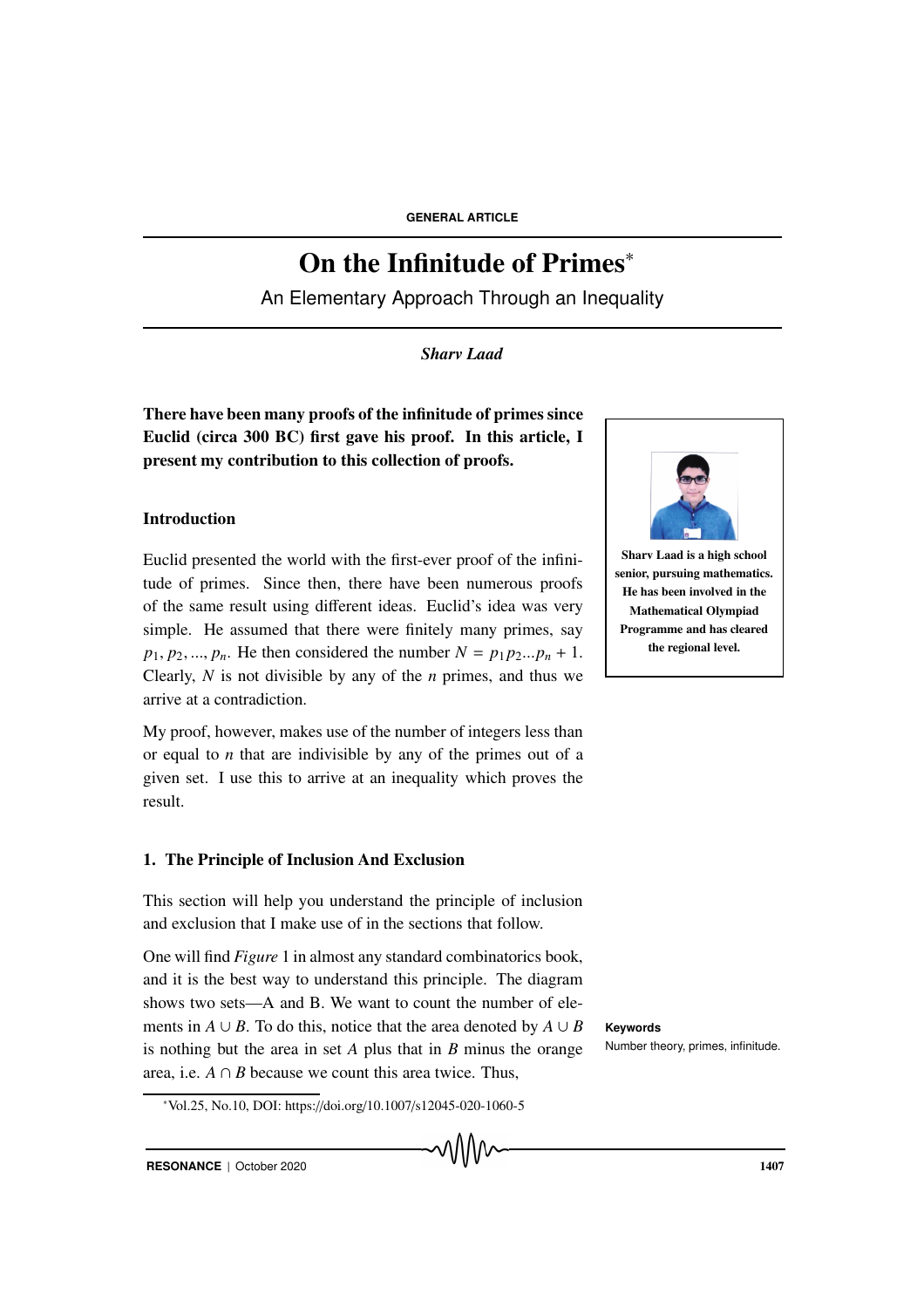

Figure 1. Venn diagram showing two sets *A* and *B* having common elements.

$$
|A \cup B| = |A| + |B| - |A \cap B|.
$$

Similarly, one can show for three sets *A*, *B* and *C* that

$$
|A \cup B \cup C| = |A|+|B|+|C|-|A \cap B|-|B \cap C|-|C \cap A|+|A \cap B \cap C|.
$$

And thus, for *n* sets.

## 2. A Counting Problem

I will first prove a simple counting problem stated below. The result of this problem will be used in the proof.

Consider *k* arbitrary primes  $p_1, p_2, \ldots, p_k$ . Let the number of positive integers less than or equal to *n* which are not divisible by any <sup>1</sup>[x] represents the greatest in-<br>of the *k* primes be denoted by  $\lambda(n; p_1, p_2, \ldots, p_k)$ . We have <sup>1</sup>:

 $\frac{1}{x}$ [x] represents the greatest integer function.

$$
\lambda(n; p_1, p_2, \dots, p_k) =
$$
  

$$
n - \sum_{sym} \left[ \frac{n}{p_1} \right] + \sum_{sym} \left[ \frac{n}{p_1 p_2} \right] - \sum_{sym} \left[ \frac{n}{p_1 p_2 p_3} \right] \dots (-1)^k \left[ \frac{n}{p_1 p_2 \dots p_k} \right],
$$

**THESONANCE** | October 2020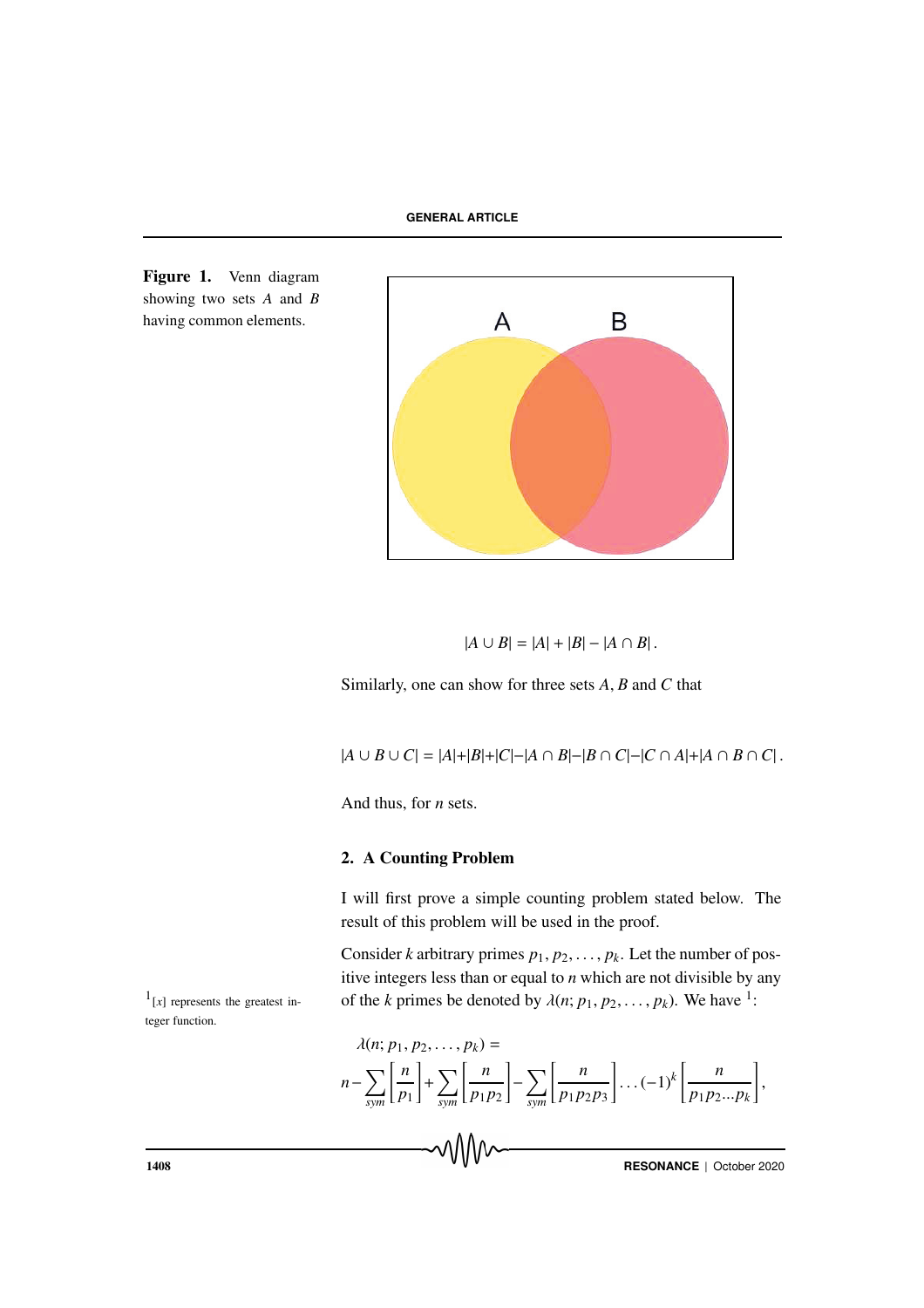where,

$$
\sum_{sym} \left[ \frac{n}{p_1 p_2 \dots p_i} \right] \text{ denotes the symmetric sum } \sum_{1 \leq i_1 < i_2 < \dots < i_s \leq n} \left[ \frac{n}{p_{i_1} p_{i_2} \dots p_{i_s}} \right].
$$

For example, if we take  $p_1 = 2$ ,  $p_2 = 5$  and  $n = 10$ , the problem states that the number of integers less than or equal to 10 which are not divisible by 5 or 2, i.e.  $\lambda(10; 2, 5)$  is given by,

$$
10 - \left[\frac{10}{2}\right] - \left[\frac{10}{5}\right] + \left[\frac{10}{2 \times 5}\right] = 4.
$$

I will prove this using the inclusion-exclusion principle. The number of multiples of an integer *t* less than or equal to an integer *m* is given by  $\left[\frac{m}{t}\right]$ . If we denote by  $A_i$ , the set of multiples of the prime  $p_i$  less than or equal to *n*, we know that  $|A_i| = \frac{n}{n}$ *pi* # . Also,  $A_{i_1} \cap A_{i_2} \cap \cdots \cap A_{i_s}$  where  $1 \leq i_1 < i_2 \cdots < i_s \leq k$ , denotes the number of integers less than or equal to *n* which are multiples of each of the *s* primes, i.e. multiples of  $p_{i_1} p_{i_2} \dots p_{i_s}$ . Thus we have

$$
|A_{i_1} \cap A_{i_2} \cap \cdots \cap A_{i_s}| = \left[\frac{n}{p_{i_1}p_{i_2}\cdots p_{i_s}}\right].
$$

Since  $A_1 \cup A_2 \cup \cdots \cup A_k$  will denote the number of integers less than or equal to *n* which are multiples of at least one of the *k* primes, we have

$$
|A_1 \cup A_2 \cup \cdots \cup A_k| = n - \lambda(n; p_1, p_2, \ldots, p_k).
$$

Thus, by the principle of inclusion-exclusion, we have:

$$
n - \lambda(n; p_1, p_2, \dots, p_k) =
$$
  

$$
\sum_{sym} \left[ \frac{n}{p_1} \right] - \sum_{sym} \left[ \frac{n}{p_1 p_2} \right] + \sum_{sym} \left[ \frac{n}{p_1 p_2 p_3} \right] \dots (-1)^{k+1} \left[ \frac{n}{p_1 p_2 \dots p_k} \right].
$$

And the result is immediate from here.

**RESONANCE** | October 2020 1409

The number of multiples of an integer *t* less than or equal to an integer *m* is given by  $\left\lceil \frac{m}{t} \right\rceil$ .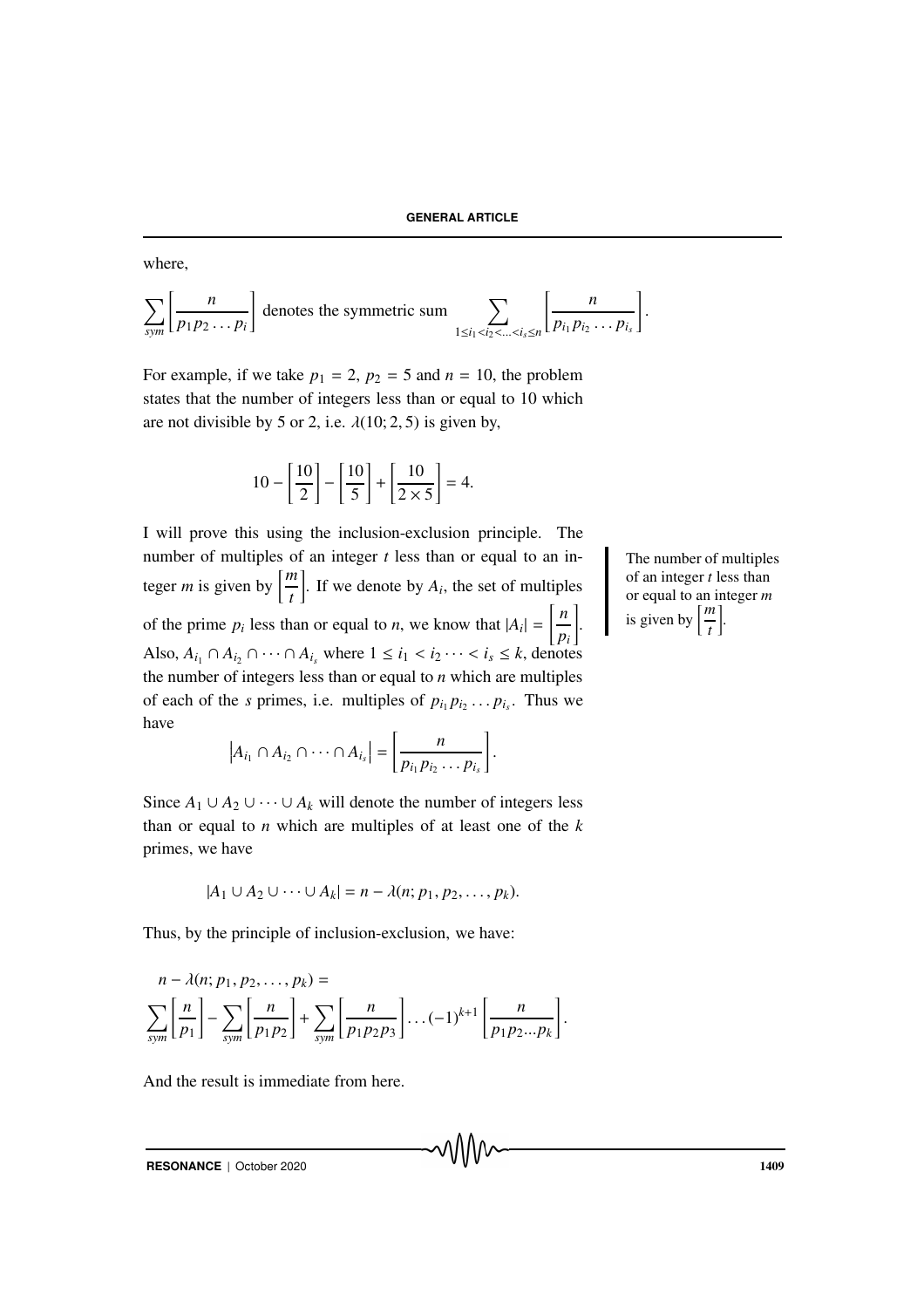## 3. An Inequality

Using the result of the problem described in the previous section, I will now prove the following inequality.

If  $p_1, p_2, ..., p_{\pi(n)}$  denote the  $\pi(n)$  primes less than or equal to *n*.  $2_{\pi(n)}$  denotes the prime count-<br>Then the following inequality holds<sup>2</sup>:

> $\prod_{n=1}^{\pi(n)}$ *i*=1  $\left(1-\frac{1}{\cdot}\right)$ *pi*  $\Big\}$  < 1 + 2<sup>π(*n*)−1</sup>

As done above, let us denote by  $\lambda(n; p_1, p_2, \ldots, p_k)$  the number of integers less than or equal to *n* which are not multiples of any of these *k* primes.

We know that,

$$
\lambda(n; p_1, p_2, \dots, p_k) =
$$
  

$$
n - \sum_{sym} \left[ \frac{n}{p_1} \right] + \sum_{sym} \left[ \frac{n}{p_1 p_2} \right] - \sum_{sym} \left[ \frac{n}{p_1 p_2 p_3} \right] \dots (-1)^k \left[ \frac{n}{p_1 p_2 \dots p_k} \right].
$$

We have,

$$
x - 1 < [x] \leq x.
$$

Multiplying throughout by -1,

$$
-x \le -[x] < -(x-1).
$$

Thus,

Ta10 **RESONANCE** | October 2020

 $\int_0^2 \pi(n)$  denotes the prime counting function, i.e.  $\pi(n)$  is the number of primes less than or equal to *n*.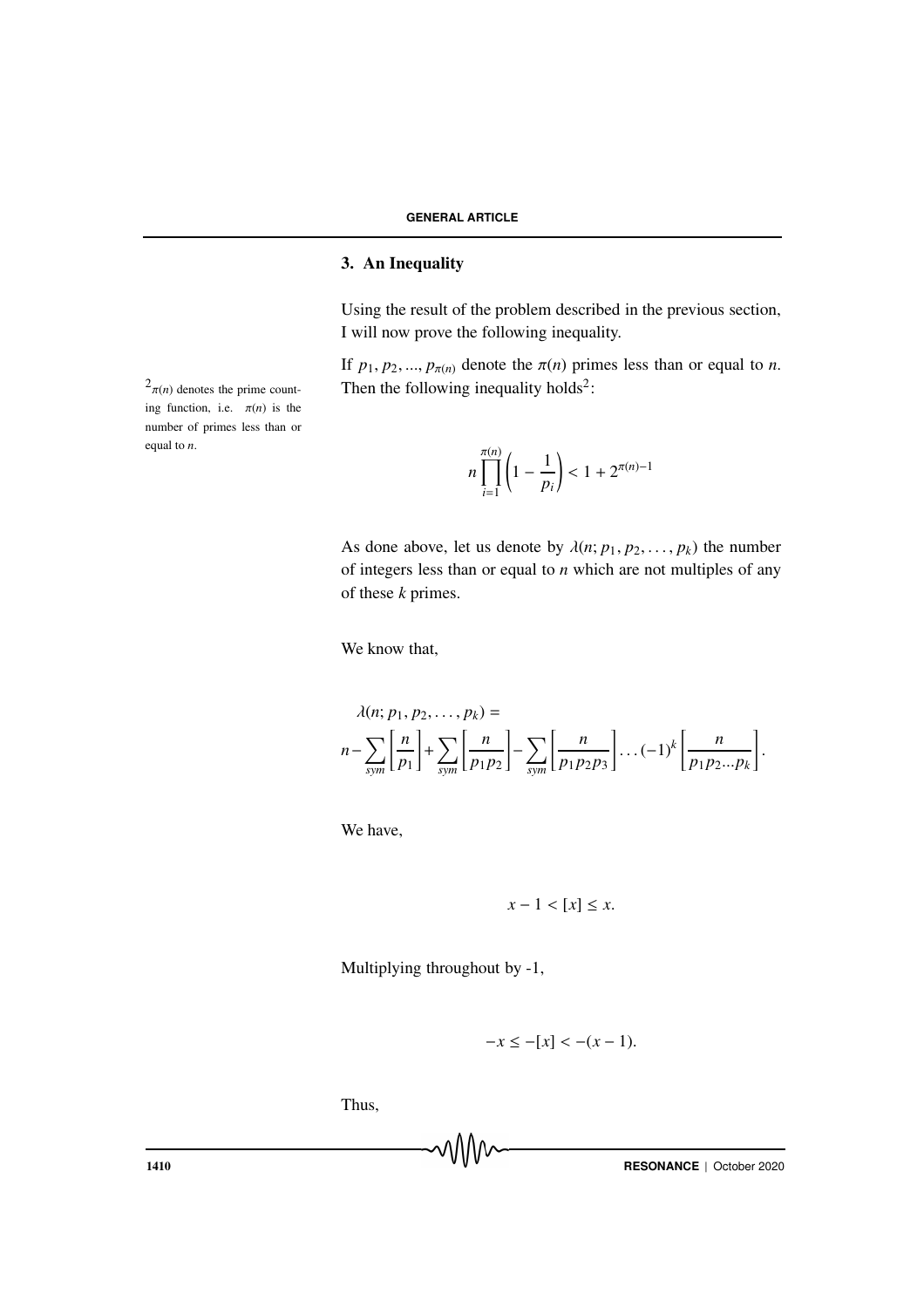$$
-\sum_{sym} \frac{n}{p_1} \left( \frac{n}{p_1 p_2} - 1 \right) \leq -\sum_{sym} \left[ \frac{n}{p_1 p_2} \right] \leq -\sum_{sym} \left( \frac{n}{p_1} - 1 \right) ,
$$
  

$$
-\sum_{sym} \frac{n}{p_1 p_2 p_3} \leq -\sum_{sym} \left[ \frac{n}{p_1 p_2 p_3} \right] \leq -\sum_{sym} \left( \frac{n}{p_1 p_2 p_3} - 1 \right) ,
$$
  

$$
\vdots \qquad \vdots \qquad \vdots \qquad \vdots
$$

Adding all these and adding *n* throughout, we get,

$$
n - \sum_{sym} \frac{n}{p_1} + \sum_{sym} \left( \frac{n}{p_1 p_2} - 1 \right) - \sum_{sym} \frac{n}{p_1 p_2 p_3} \cdots < \lambda(n; p_1, p_2, \dots, p_k)
$$
  
\n
$$
\implies n - \sum_{sym} \frac{n}{p_1} + \sum_{sym} \frac{n}{p_1 p_2} - {k \choose 2}
$$
  
\n
$$
- \sum_{sym} \frac{n}{p_1 p_2 p_3} + \sum_{sym} \frac{n}{p_1 p_2 p_3 p_4} - {k \choose 4} \cdots < \lambda(n; p_1, p_2, \dots, p_k)
$$

$$
\implies \left(n - \sum_{sym} \frac{n}{p_1} + \sum_{sym} \frac{n}{p_1 p_2} - \sum_{sym} \frac{n}{p_1 p_2 p_3} \cdots \right) - \sum_{i=1}^{\infty} {k \choose 2i} < \lambda(n; p_1, p_2, \ldots, p_k)
$$

$$
\implies n\left(1-\frac{1}{p_1}\right)\left(1-\frac{1}{p_2}\right)\dots\left(1-\frac{1}{p_k}\right)-2^{k-1} < \lambda(n; p_1, p_2, \dots, p_k)
$$
\n
$$
\implies n\prod_{i=1}^k \left(1-\frac{1}{p_i}\right)-2^{k-1} < \lambda(n; p_1, p_2, \dots, p_k).
$$

Similarly we can get the upper bound,

**RESONANCE** | October 2020 1411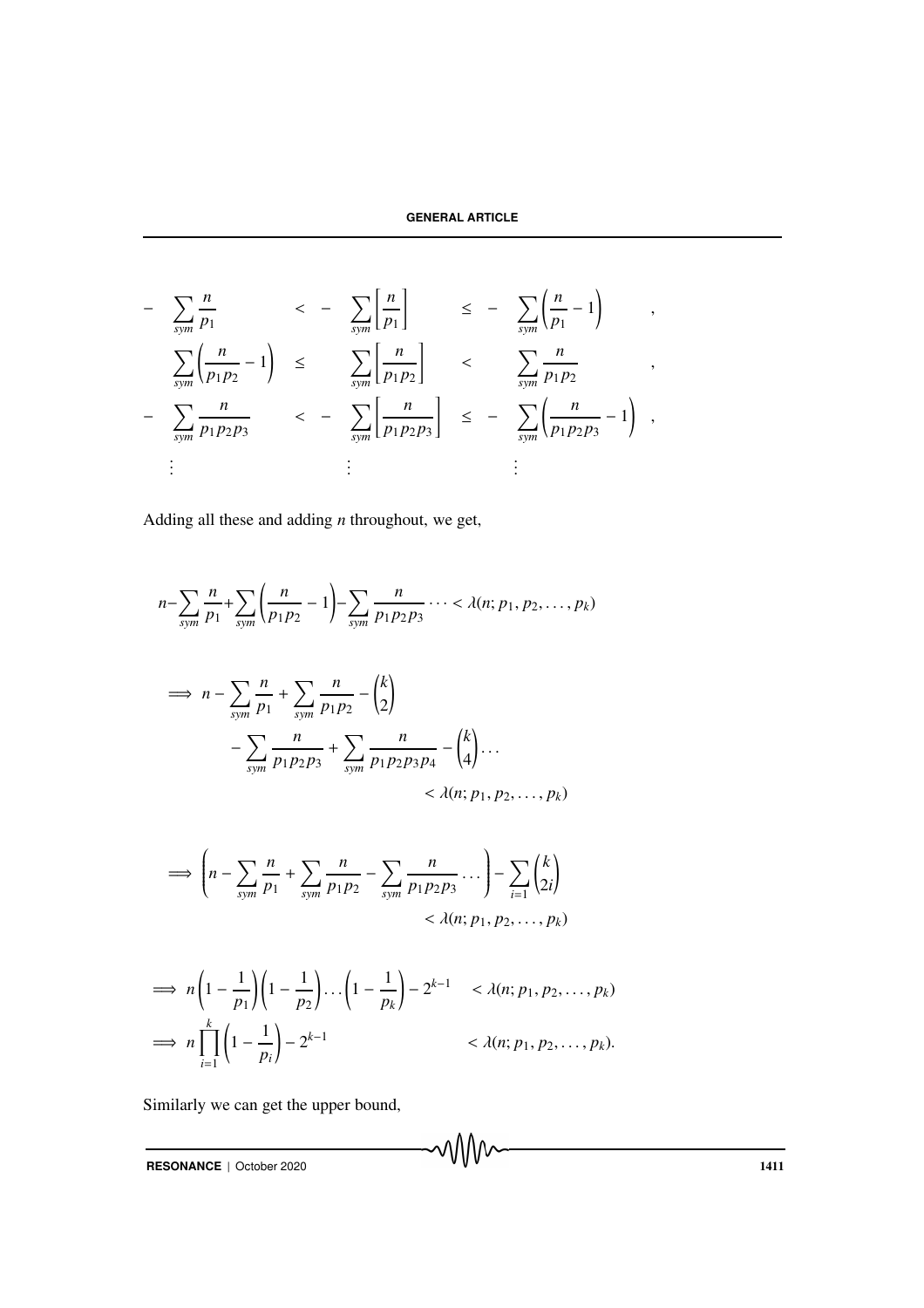$$
n\prod_{i=1}^k\left(1-\frac{1}{p_i}\right)-2^{k-1}<\lambda(n;p_1,p_2,\ldots,p_k)
$$

How is this inequality useful? It becomes useful when we consider the first  $\pi(n)$  primes  $2 = p_1, p_2, \ldots, p_{\pi(n)}$  less than or equal to *n*. Then by the definition of  $\lambda$ ,  $\lambda(n; p_1, p_2, \dots, p_{\pi(n)}) = 1$ , because each of the integers less than or equal to *n*, except 1, is a multiple of at least one of these primes. The above inequality then gives

$$
n\prod_{i=1}^{\pi(n)}\left(1-\frac{1}{p_i}\right)-2^{\pi(n)-1}<1.
$$

And the result follows.

#### 4. The Infinitude Of Primes

Now that I have proved the inequality in the previous section, the proof of the infinitude of primes becomes a matter of few steps. We will do this by contradiction.

Let us assume to the contrary that there are only *k* primes,  $p_1, p_2, \ldots, p_k$ . For all  $n > p_k$ ,  $\pi(n) = k$  and  $\prod_{i=1}^k$  $\left(1-\frac{1}{\cdot}\right)$ *pi* is constant. We have proved that

$$
n\prod_{i=1}^{k} \left(1 - \frac{1}{p_i}\right) < 1 + 2^{k-1}.
$$

The left side of this inequality is clearly unbounded, while the right side is constant. This is a contradiction. Hence, there are infinitely many primes.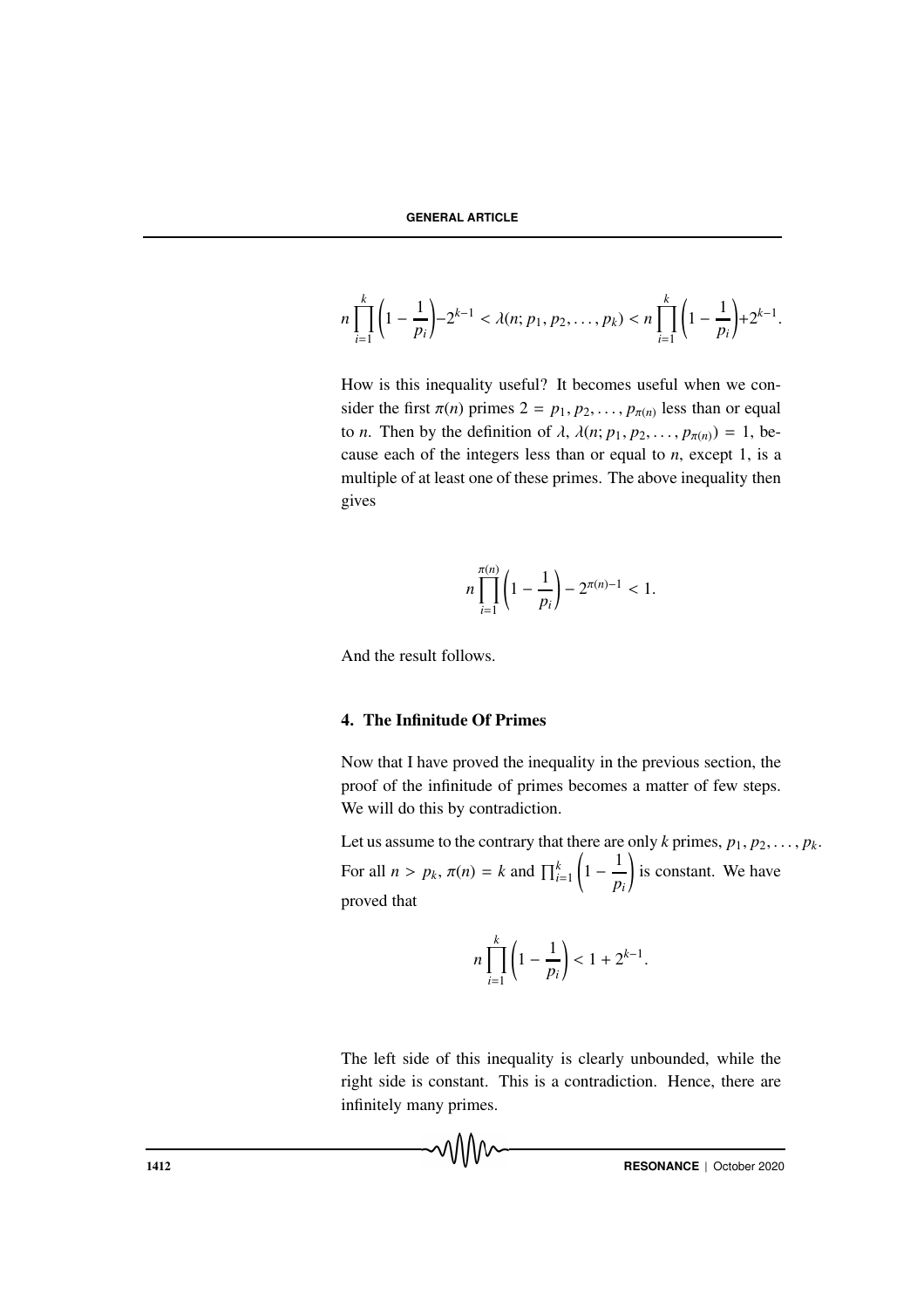## 5. Similar Proofs

My proof involved an inequality related to primes. In this section, I will present two more proofs which are based on similar ideas.

## 5.1 *Chebyshev's Proof*

Chebyshev's proof makes use of De Polignac's formula, that gives Chebyshev's proof the power of a prime dividing *n*!.

Let  $k_i$  denote the largest power of  $p_i$  in  $n!$  for  $i = 1, 2, ..., \pi(n)$ . De Polignac's formula states,

$$
k_i = \left[\frac{n}{p_i}\right] + \left[\frac{n}{p_i^2}\right] + \left[\frac{n}{p_i^3}\right] \dots
$$

*n*

.

But we have,

[ *n p s i* ] ≤ *p s i*

This gives,

$$
k_{i} = \left[\frac{n}{p_{i}}\right] + \left[\frac{n}{p_{i}^{2}}\right] + \left[\frac{n}{p_{i}^{3}}\right] \dots
$$
  

$$
< \frac{n}{p_{i}} + \frac{n}{p_{i}^{2}} + \frac{n}{p_{i}^{3}} \dots
$$
  

$$
= \frac{n}{p_{i}} \frac{1}{1 - \frac{1}{p_{i}}},
$$
  

$$
= \frac{n}{p_{i} - 1}.
$$

Notice that we will not have equality because when  $p_i^s > n, 0 < n$ *p s i* < 1. So, [ *n*  $\frac{n}{p_i}$  = 0. Thus, the RHS of the inequality will still have a positive increment, while, the LHS will not change. Now, Since  $p_i > 1$ , we have:

$$
p_i^{k_i} < p_i^{\overline{p_i - 1}},
$$
\n
$$
\implies \prod_{i=1}^{\pi(n)} p_i^{k_i} < \prod_{i=1}^{\pi(n)} p_i^{\overline{p_i - 1}}.
$$

**RESONANCE** | October 2020 **1413** 

makes use of De Polignac's formula, that gives the power of a prime dividing *n*!.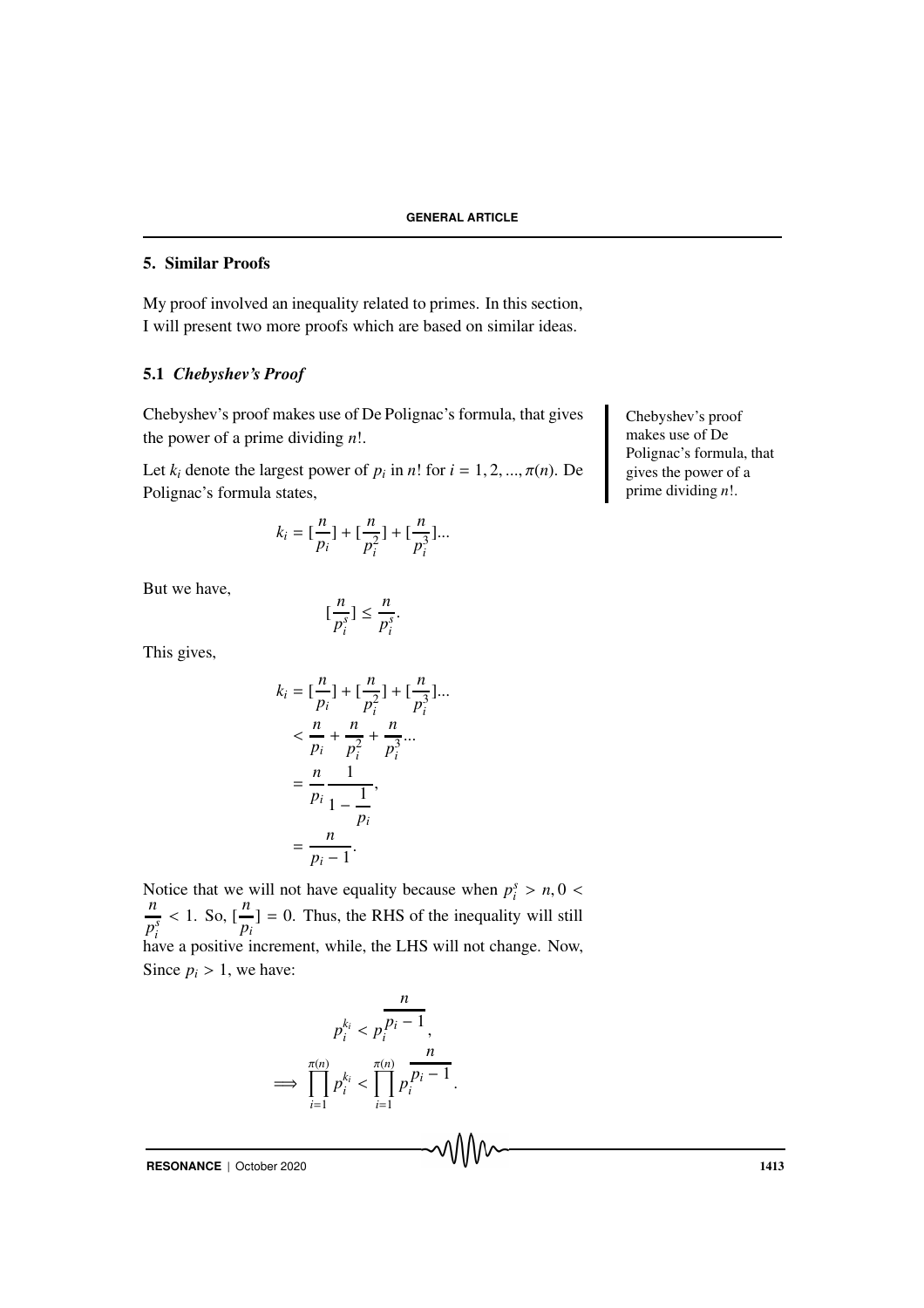But  $\prod_{i=1}^{\pi(n)} p_i^{k_i}$  is nothing but *n*! because the prime factorisation of *n*! would contain all the  $\pi(n)$  primes less than n raised to their respective highest powers in *n*!. Thus,

$$
n! < \prod_{i=1}^{\pi(n)} p_i^{\frac{n}{p_i-1}}.
$$

Taking log on both sides and dividing by n, we get:

$$
\frac{\sum_{i=1}^n \log i}{n} < \sum_{i=1}^{\pi(n)} \frac{\log p_i}{p_i - 1}.
$$

It can be shown that the left side of this inequality is unbounded. Thus, there must be infinitely many primes.

## 5.2 *Erdos' Proof*

In his proof, Erdos used the fact that any number  $n$  can be expressed as  $n = rs^2$  where *r* is square-free. To see this, choose *s* to be the largest integer such that  $s^2$  divides *n*. Next he overestimated how many factorisations there are  $\leq n$  as follows.

The number of squares  $\leq n$  are not more than  $\sqrt{n}$ . Thus, there are at most  $\sqrt{n}$  possibilities for *s*. *r* will simply be a product of some of the distinct primes less than *n*, since it cannot contain a perfect square. Thus, the maximum number of possibilities for *r* are given by the number of subsets of  $\{p_1, p_2, \ldots, p_{\pi(n)}\}$ , i.e.,  $2^{\pi(n)}$ .

Thus, we have:

$$
n\leq 2^{\pi(n)}\sqrt{n}.
$$

Dividing by  $\sqrt{n}$  and taking log on both sides we get,

$$
\frac{\log n}{\log 4} \le \pi(n).
$$

And clearly the LHS is unbounded. Hence there are infinitely many primes.

1414 **RESONANCE** | October 2020

Erdos used the fact that any number *n* can be expressed as  $n = rs^2$ where *r* is square-free.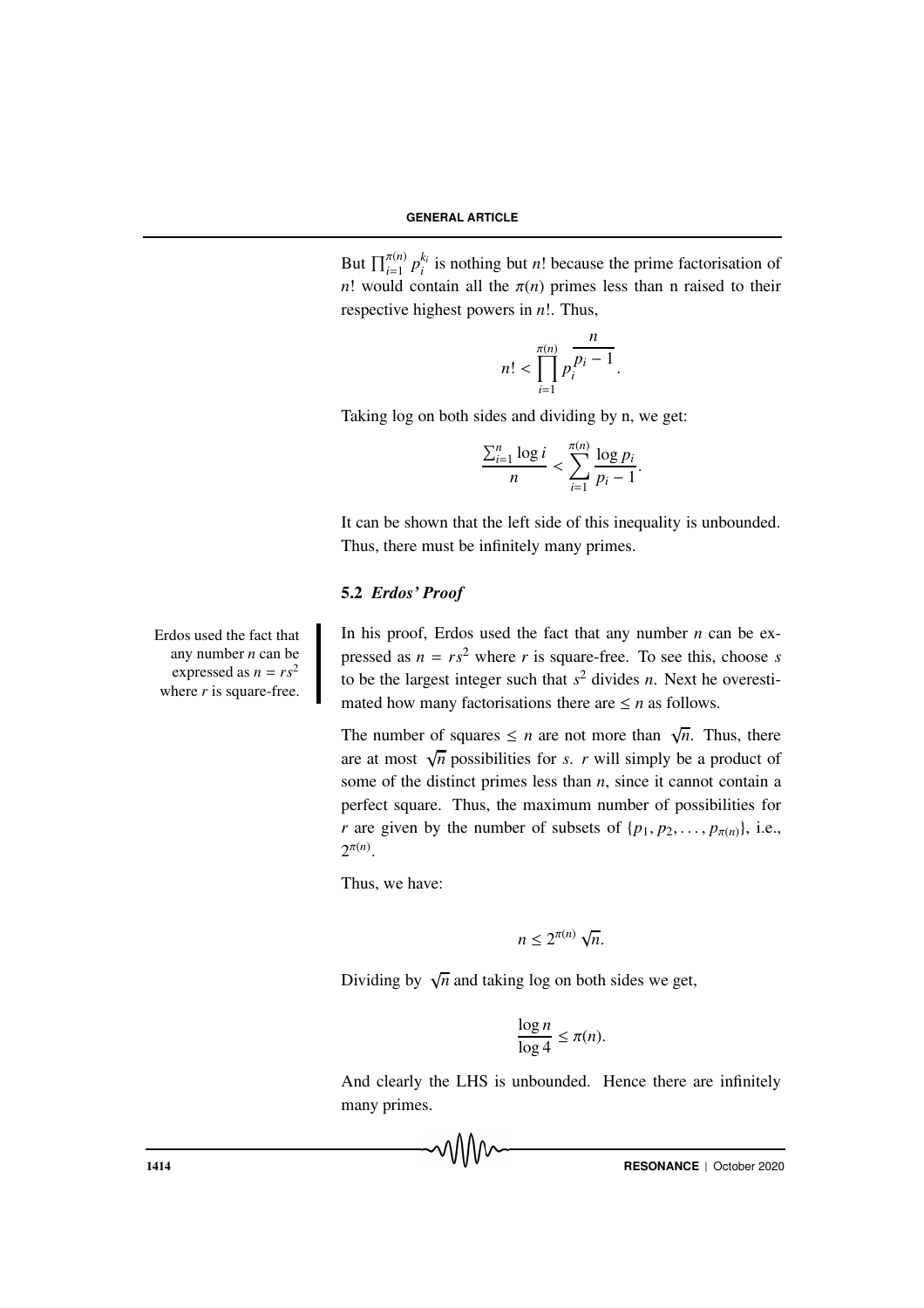#### 6. Comparison

All the three proofs described above are based on the same idea. Chebyshev's proof used the power of a prime in *n*! and Erdos' proof used an intelligent way to express any integer. Whereas, my proof used the number of integers less than *n* which are not divisible by a given set of primes. Each approach involved the derivation of an inequality, which lead to the proof.

It should be noted however, the inequality derived in my proof is stronger than the one derived in Erdos' proof for  $n \geq 146$ . This can be shown as follows.

The RHS is clearly a stronger bound since  $2^{\pi(n)-1} + 1 < 2^{\pi(n)}$ . We need to prove that

$$
\sqrt{n} < n \prod_{i=1}^{\pi(n)} \left( 1 - \frac{1}{p_i} \right),
$$

Or,

$$
\frac{1}{\sqrt{n}} < \prod_{i=1}^{\pi(n)} \left( 1 - \frac{1}{p_i} \right). \tag{*}
$$

Using computer programs, I have confirmed that this inequality is valid for  $n = 146$ . I will prove that the inequality is true for  $n > 146$  by induction.

Let the inequality be true for some  $n > 146$ . Consider the inequality

$$
\frac{\sqrt{n}}{\sqrt{n+1}} < 1 - \frac{1}{p_{n+1}}.\tag{**}
$$

This reduces to

$$
\frac{1}{p_{n+1}} < \frac{\sqrt{n+1} - \sqrt{n}}{\sqrt{n+1}},
$$

Or,

**RESONANCE** | October 2020 1415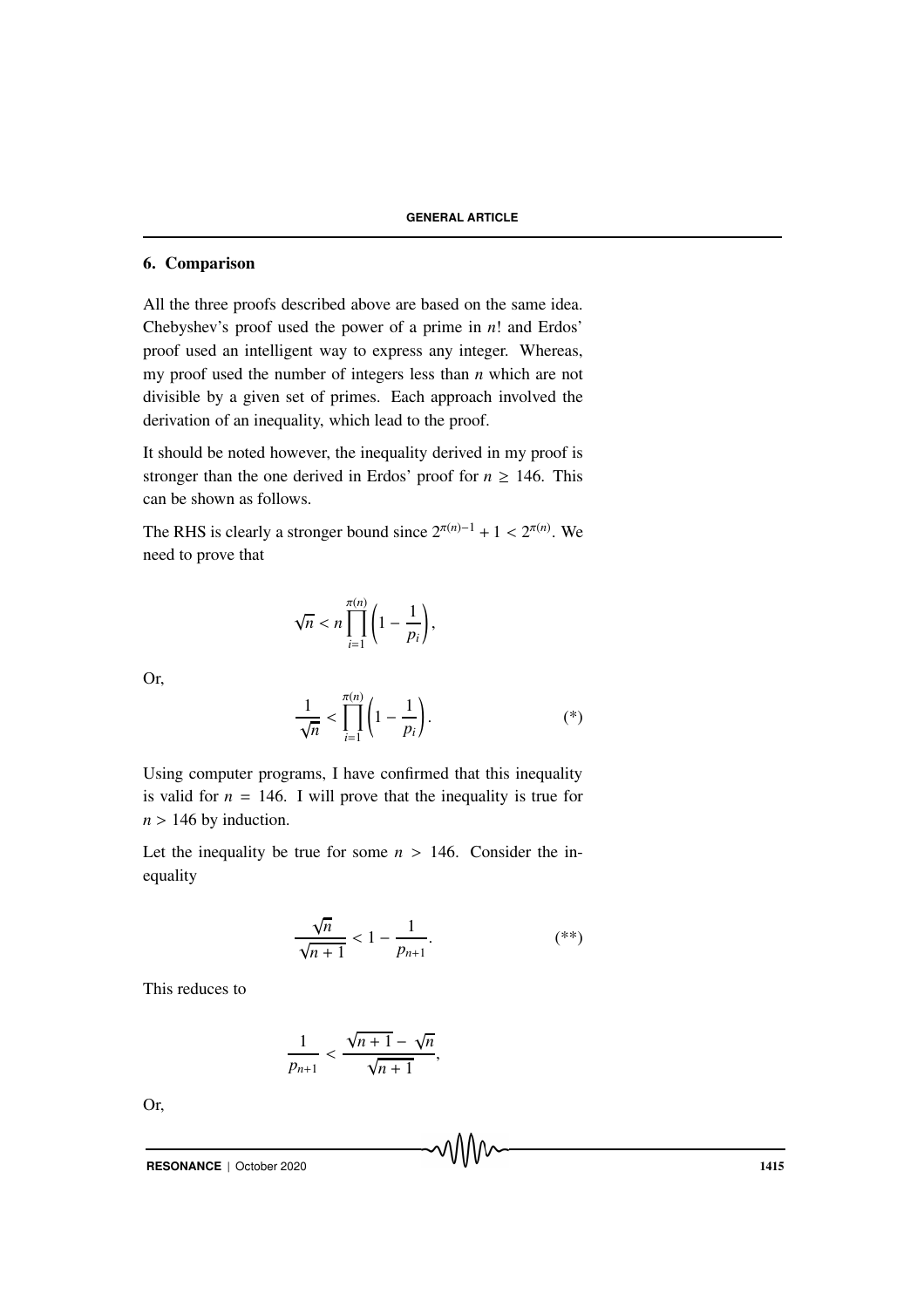$$
p_{n+1} > \frac{\sqrt{n+1}}{\sqrt{n+1} - \sqrt{n}} = \sqrt{n+1}(\sqrt{n+1} + \sqrt{n}) = n+1+\sqrt{n(n+1)},
$$

i.e.,

$$
p_n > n + \sqrt{n(n-1)}.
$$

<sup>3</sup>This can also be done via in-<br>However, we know that  $p_n > 2n > n + \sqrt{n(n-1)}$  for  $n > = 5$ <sup>3</sup>. Thus, inequality (\*\*) is true  $n \ge 146$ . Multiplying (\*\*) with (\*), the induction step (and thus the proof) is complete.

> Thus, the inequality described in my proof becomes stronger for  $n > 146$ .

#### 7. Conclusion

I began with a basic combinatorics problem that used the principle of inclusion and exclusion and arrived at a formula. As you have seen, this formula made use of the greatest integer function, which provided me with an opportunity to introduce bounds. By doing so, I arrived at an inequality that, in a way, related the primes less than *n* to  $\pi(n)$ . This inequality helped me prove that there are infinitely many primes. Finally, I have described a few other proofs which were based on similar ideas and have compared them to my proof.

#### Acknowledgement

I would like to thank Dr S A Katre for assistance with proof reading and Mr Siddharth Bhalerao for his ideas that greatly improved the manuscript. I would also like to thank Mr Kiran Barve for his immense support in helping me conduct my research.

#### Suggested Reading

[1] Bibekananda Maji, A new proof of the infinitude of primes, *Resonance: Journal of Science Education*, Vol.20, No.12, pp.1128–1135, 2015.

 $3$ This can also be done via induction. Assuming it is true for some *n*, notice that  $p_{n+1} \geq$  $p_n + 2 > 2n + 2$